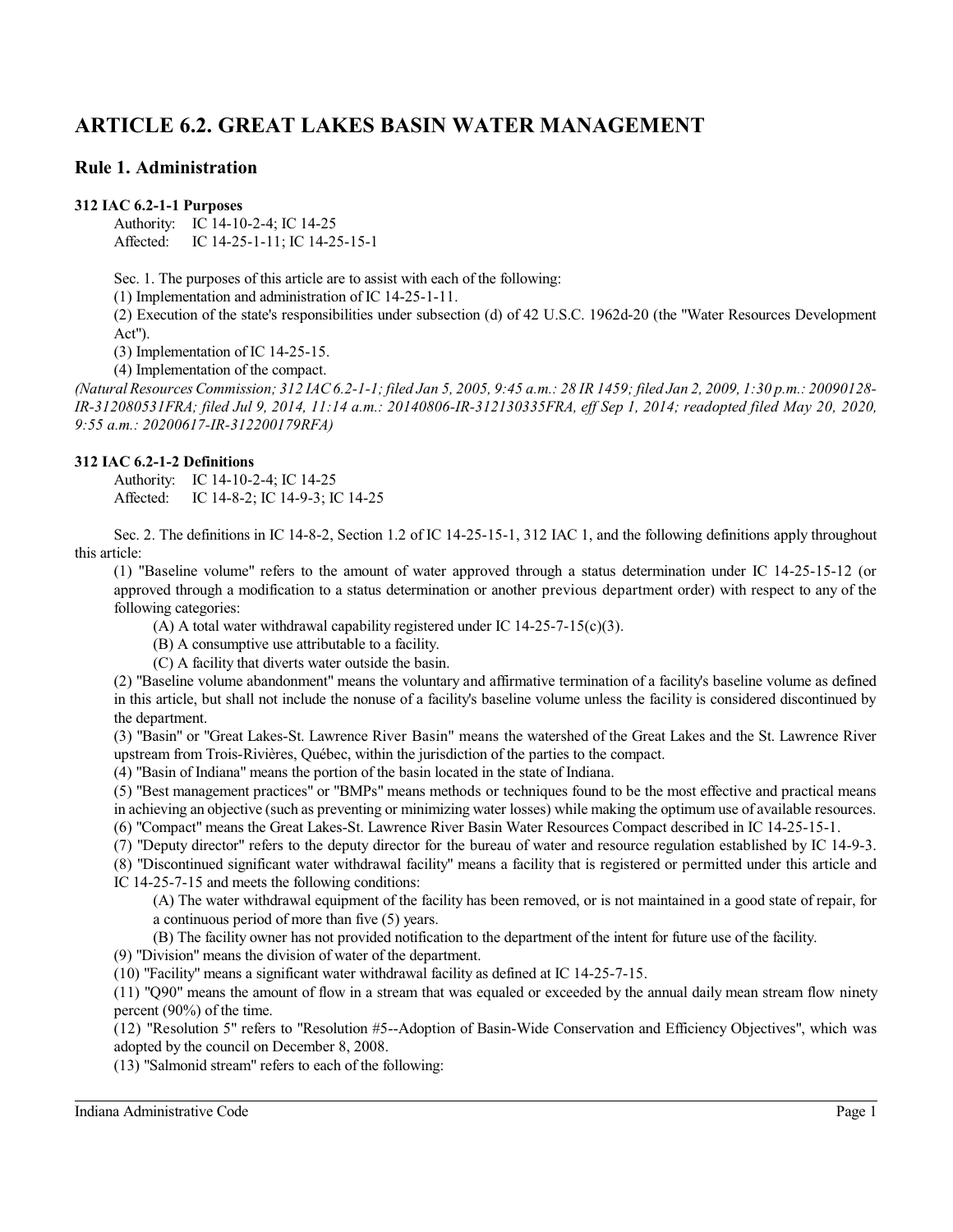#### GREAT LAKES BASIN WATER MANAGEMENT

(A) Trail Creek and its tributaries downstream to Lake Michigan.

(B) The Galena River and its tributaries in LaPorte County.

(C) East Branch of the Little Calumet River and its tributaries downstream to Lake Michigan via Burns Ditch.

(D) The St. Joseph River and its tributaries in St. Joseph County from the Twin Branch Dam in Mishawaka downstream to the Indiana/Michigan state line.

(E) Salt Creek above its confluence with the Little Calumet River.

(F) Kintzele Ditch (Black Ditch) from Beverly Drive downstream to Lake Michigan.

(G) The Indiana portion of the open waters of Lake Michigan.

(H) Those waters designated by the Indiana department of natural resources for put-and-take trout fishing.

(14) "Water use audit" means a systematic framework for accurately measuring water use and water loss in a given system.

(15) "Water withdrawal facility" refers to a system or process that:

(A) is a diversion; or

(B) in the aggregate from all sources and by all methods, has the capability of withdrawing more than one hundred thousand (100,000) gallons of ground water, surface water, or ground and surface water combined, in one (1) day.

*(Natural Resources Commission; 312 IAC6.2-1-2; filed Jan 5, 2005, 9:45 a.m.: 28 IR 1459; filed Jan 2, 2009, 1:30 p.m.: 20090128- IR-312080531FRA; filed Jul 9, 2014, 11:14 a.m.: 20140806-IR-312130335FRA, eff Sep 1, 2014; filed May 9, 2018, 10:01 a.m.: 20180606-IR-312170400FRA; readopted filed May 20, 2020, 9:55 a.m.: 20200617-IR-312200179RFA)*

#### **312 IAC 6.2-1-3 Administration by the department**

Authority: IC 14-10-2-4; IC 14-25 Affected: IC 14-10-2-3; IC 14-25-15

Sec. 3. (a) The division shall:

(1) serve as the point of contact; and

(2) coordinate the administrative, professional, and technical functions of this article.

(b) Subject to IC 14-10-2-3 and to subsection (c), the deputy director shall issue any order appropriate to the implementation of this article.

(c) This section does not delegate to the department or to the department director any authority granted to the governor under IC 14-25-15. *(Natural Resources Commission; 312 IAC 6.2-1-3; filed Jan 5, 2005, 9:45 a.m.: 28 IR 1460; filed Jan 2, 2009, 1:30 p.m.: 20090128-IR-312080531FRA; filed Jul 9, 2014, 11:14 a.m.: 20140806-IR-312130335FRA, eff Sep 1, 2014; readopted filed May 20, 2020, 9:55 a.m.: 20200617-IR-312200179RFA)*

# **Rule 2. Great Lakes-St. Lawrence River Basin Water Resources Compact in Indiana**

# **312 IAC 6.2-2-1 Purposes of compact rule**

Authority: IC 14-10-2-4; IC 14-25 Affected: IC 14-25-1-11; IC 14-25-15

Sec. 1. (a) Under IC 14-25-15 within the basin of Indiana, this rule implements and regulates the following:

(1) A water withdrawal, diversion, or consumptive use that is subject to registration or permitting.

(2) A voluntary program for promoting water conservation and efficiency for a person with a water withdrawal facility.

(3) A mandatory program for promoting water conservation and efficiency for a person with a water withdrawal facility that is consistent with Section 4.2 of IC 14-25-1-1 and IC 14-25-15-5.

(b) This rule assists with the goal of the state of Indiana to promote and encourage environmentally sound and economically feasible water conservation measures by water users within the basin consistent with the Great Lakes-St. Lawrence basin water conservation and efficiency objectives set forth in Resolution 5. *(Natural Resources Commission; 312 IAC 6.2-2-1; filed Jul 9, 2014, 11:14 a.m.: 20140806-IR-312130335FRA, eff Sep 1, 2014; readopted filed May 20, 2020, 9:55 a.m.: 20200617-IR-312200179RFA)*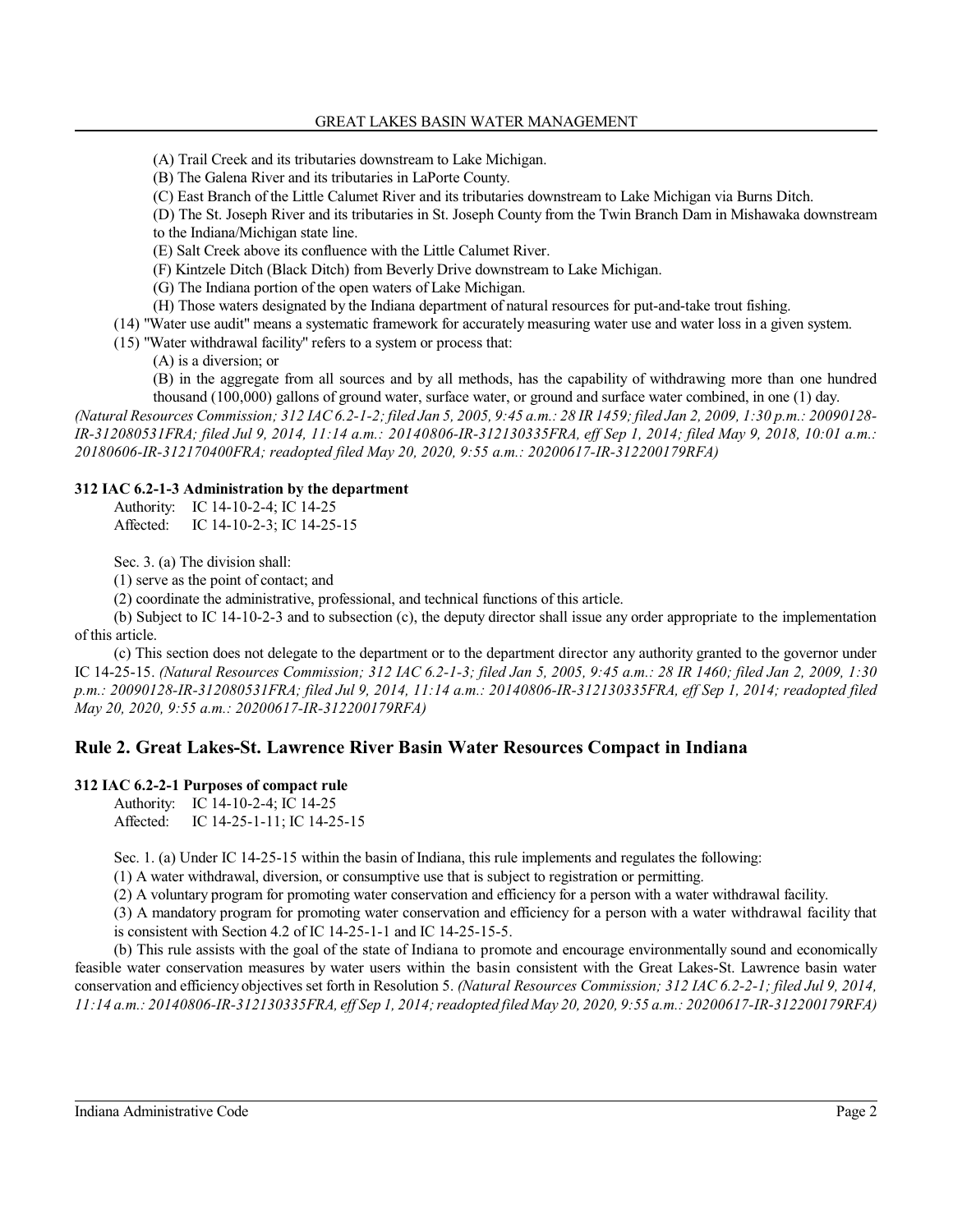#### **312 IAC 6.2-2-2 Facilities exempted from permitting but subject to monitoring and reporting**

Authority: IC 14-10-2-4; IC 14-25-1 Affected: IC 14-25-1-11; IC 14-25-15-1

Sec. 2. (a) A facility is exempted from the permitting requirements of this rule, if the facility does not exceed its approved baseline volume for any category.

(b) A facility exempted under subsection (a) must satisfy the monitoring and reporting requirements of this rule. *(Natural Resources Commission; 312 IAC 6.2-2-2; filed Jul 9, 2014, 11:14 a.m.: 20140806-IR-312130335FRA, eff Sep 1, 2014; readopted filed May 20, 2020, 9:55 a.m.: 20200617-IR-312200179RFA)*

#### **312 IAC 6.2-2-3 Facility sale or transfer of all or a portion of baseline volume**

Authority: IC 14-10-2-4; IC 14-25 Affected: IC 14-25-1-11; IC 14-25-15-1

Sec. 3. (a) This section applies to the sale or other transfer of a facility with a baseline volume.

(b) All or a portion of a facility's baseline volume may be sold or transferred provided that the baseline volume is based on 312 IAC 6.2-1-2(1).

(c) Not later than March 31 of the year following a sale or other transfer to another person of a right to use all or a portion of a facility's baseline volume, the facility must notify the division on a department form. The notification must include the name and contact information for the buyer or other transferee and any other information reasonably required on the form to achieve compliance with this rule.

(d) If a facility does not comply with subsections (b) and (c), the sale or transfer is ineffective under IC 14-25-15 and this article. A facility violates this article if the facility authorizes another person to use all or a portion of the facility's baseline volume without complying with subsections (b) and (c). A person also violates this article by using any portion of the baseline volume of a facility unless the facility complies with subsections (b) and (c).

(e) For a sale or transfer that is effective, the buyer or transferee is beneficiary to the amount of the baseline volume that is sold or transferred. The amount of the approved baseline volume of the seller or transferor is reduced by the amount sold or transferred.

(f) A buyer or transferee must comply with any action required by Section 4.12(4) of IC 14-25-15-1.

(g) A facility's baseline volume shall be relinquished when the facility is subject to baseline volume abandonment or the facility is considered to be a discontinued significant water withdrawal facility under this article. The sale or transfer of all or a portion of a facility's baseline volume pursuant to this article shall not be considered baseline volume abandonment. *(Natural Resources Commission; 312 IAC 6.2-2-3; filed Jul 9, 2014, 11:14 a.m.: 20140806-IR-312130335FRA, eff Sep 1, 2014; filed May 9, 2018, 10:01 a.m.: 20180606-IR-312170400FRA; readopted filed May 20, 2020, 9:55 a.m.: 20200617-IR-312200179RFA)*

#### **312 IAC 6.2-2-4 Registration of a withdrawal, consumptive use, or diversion**

Authority: IC 14-10-2-4; IC 14-25 Affected: IC 14-25-7-15; IC 14-25-15-1

Sec. 4. (a) This section governs registration of a withdrawal, consumptive use, or diversion.

(b) A person must register a facility with the division on a department form under this section.

(c) A new facility that would withdraw less than a threshold amount described in section  $5(b)(1)$  or  $5(b)(3)$  of this rule must notify the department within ninety (90) days of completion of the withdrawal facility.

(d) An existing facility that would have an increased withdrawal exceeding the baseline volume, for a water withdrawal capability under IC 14-25-7-15(c)(3), which, when combined with all prior increases, does not result either in:

(1) an increase above the threshold amount described in section 5(b) of this rule; or

(2) increased total consumptive use for the facility that is five million (5,000,000) gallons or greater daily;

must notify the department by March 31 of the year following the increase.

(e) An existing facility with an increased withdrawal, which exceeds the baseline and that would not satisfy subsection (c), must obtain authorization in advance under IC 14-25-15 and this article.

(f) To qualify for registration, an applicant must provide the following information on a department form: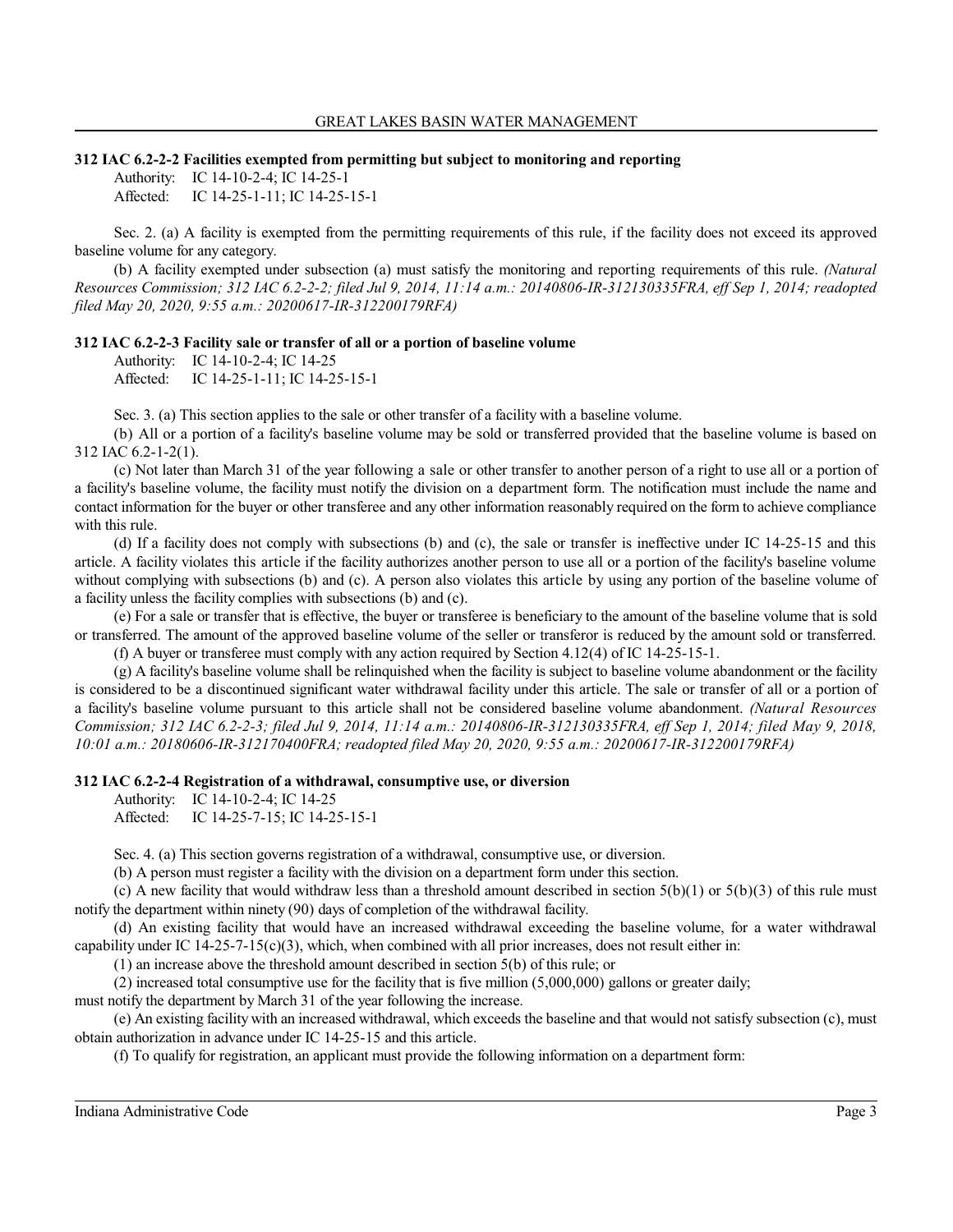(1) The applicant's:

(A) name and mailing address;

(B) contact person's name; and

(C) contact person's telephone number and e-mail address.

(2) If an applicant authorizes another person to be responsible for implementation of a withdrawal and the return of water to the basin, and the associated reporting requirements, the authorized person must provide the following information:

(A) Name and mailing address.

(B) Contact person's name.

(C) Contact person's telephone number and e-mail address.

(3) The location and sources of any withdrawal or diversion.

(4) The capacity of any withdrawal in gallons per day.

(5) The amount withdrawn or diverted from each source in gallons per day for any thirty (30) day period.

(g) By March 31 of the following year, a person registered under this section must report each of the following to the division on a department form:

(1) Updates to registration information.

(2) Information regarding evaluation, implementation, and results of water conservation and efficiency efforts used at the facility during the year.

(3) Monthly volumes of water in gallons for each of the following:

(A) Withdrawals.

(B) Consumptive uses.

(C) Diversions.

(h) Registration under IC 14-25-15 and this section also satisfies the registration requirements of IC 14-25-7-15. *(Natural Resources Commission; 312 IAC 6.2-2-4; filed Jul 9, 2014, 11:14 a.m.: 20140806-IR-312130335FRA, eff Sep 1, 2014; readopted filed May 20, 2020, 9:55 a.m.: 20200617-IR-312200179RFA)*

## **312 IAC 6.2-2-5 Individual permit for a withdrawal, consumptive use, or diversion**

Authority: IC 14-10-2-4; IC 14-25 Affected: IC 14-25

Sec. 5. (a) This section governs an individual permit for a withdrawal, consumptive use, or diversion.

(b) A person must obtain a permit under IC 14-25-15 and this rule before implementing a new average daily withdrawal over any ninety (90) consecutive days that exceeds the following:

(1) From Lake Michigan, five million (5,000,000) gallons.

(2) From a salmonid stream, one hundred thousand (100,000) gallons.

(3) From any other source of ground water or surface water or of ground water and surface water combined, one million (1,000,000) gallons.

(c) Unless exempted under IC 14-25-15-8, a person must obtain advance approval to increase in excess of the baseline, the average daily thresholds under subsection (b) of an existing withdrawal of ground or surface water or ground water and surface water combined for either:

(1) a withdrawal; or

(2) an increase in consumptive use to five million (5,000,000) gallons or greater daily.

(d) Except as provided in subsection (g), an applicant must provide each of the following:

(1) The information required for registration in section 4(f) of this rule.

(2) Identification of which of the following the applicant seeks:

(A) A new or increased withdrawal in excess of a threshold described in subsection (b).

(B) A new or increased consumptive use in excess of five million (5,000,000) gallons per day.

(C) An exception to the prohibition on diversions for any of the following:

(i) A straddling community.

(ii) A community within a straddling county.

(iii) An intra-basin transfer.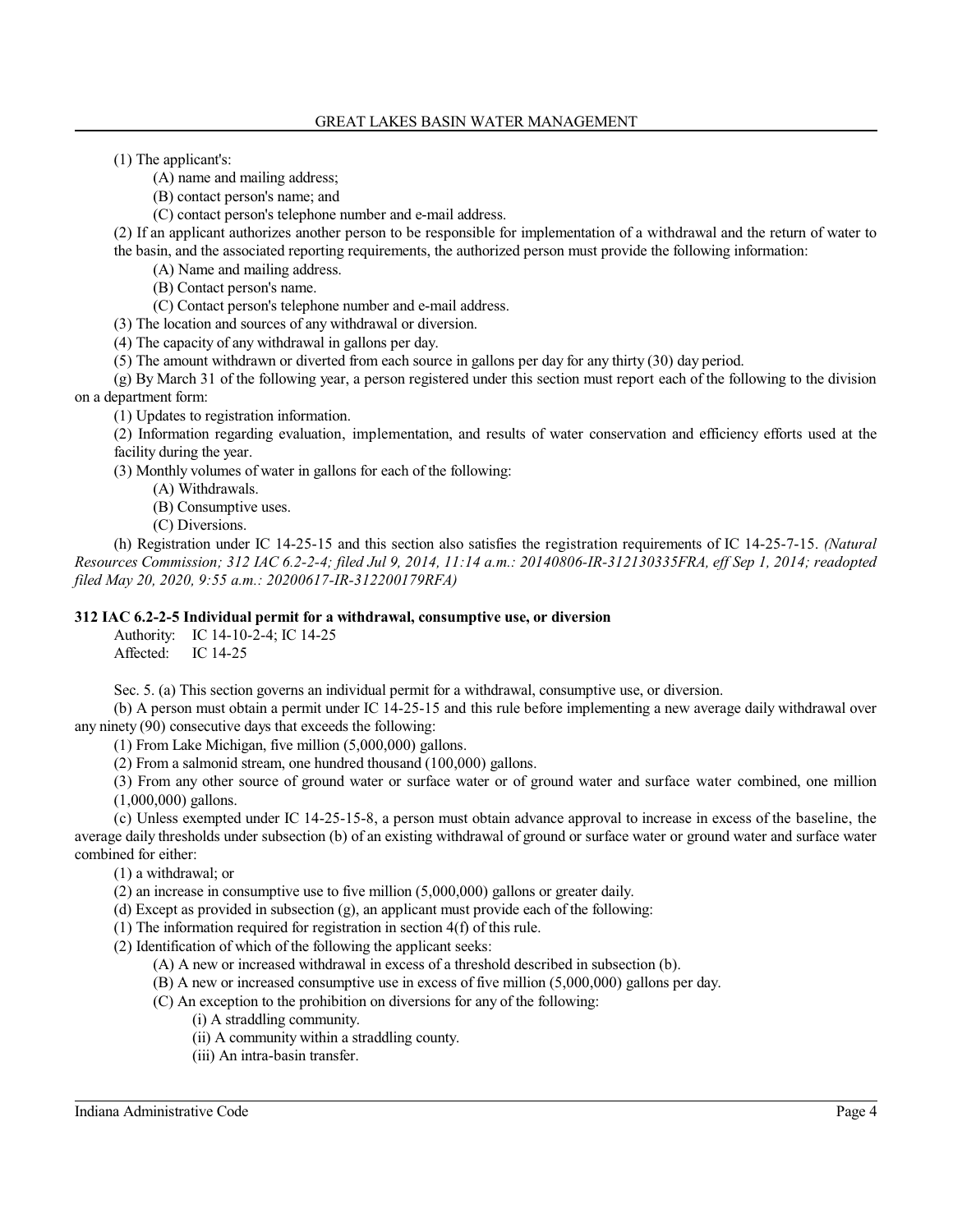- (3) The location of any source of water for a withdrawal or diversion to include the following:
	- (A) The applicant's sole or preferred source.
	- (B) Any source that is an alternative to clause (A).
	- (C) Any well or pump site.

(D) If a person other than the applicant would make a withdrawal, information to reasonably support a finding the person:

- (i) has sufficient capacity to serve the applicant's needs; and
- (ii) is willing to negotiate a purchase price with the applicant.
- (E) The applicant's need for the water source.
- (4) A map or photograph to assist with identification of the following:

(A) The source watershed that includes if:

- (i) ground water, that the source is a confined or an unconfined aquifer; or
- (ii) surface water, that the source is a river, stream, or lake (and the name of the water body).
- (B) The proposed location of any withdrawal and return flow discharge.
- (C) If a diversion, both of the following:
	- (i) The existing water supply service area.
	- (ii) The area that is proposed to receive the diverted water.
- (5) The new or increased diversion and any associated consumptive use, which includes the following:
	- (A) The total proposed maximum volume of the withdrawal, diversion, or consumptive use over the planned life of the project (but not exceeding fifty (50) years) in millions of gallons per day:
		- (i) averaged over a calendar year;
		- (ii) over the peak period of ninety (90) consecutive days during a calendar year; and
		- (iii) monthly.
		- (B) Whether the use would be:
			- (i) continuous;
			- (ii) seasonal; or
			- (iii) temporary.
		- (C) Locations where the withdrawal and where the return discharge would be measured.
		- (D) The technical method to be used for determining the rates of flow.
- (6) If within the prior ten (10) years, an application was approved to increase the baseline volume for the facility, the date of the approval and the daily volume in gallons for any of the following:
	- (A) Withdrawal.
	- (B) Consumptive use.
	- (C) Diversion.

(e) For an exception to the prohibition on diversions that is subject to Section 4.9 of IC 14-25-15-1, an applicant must additionally satisfy the criteria in:

- (1) Section 4.9.1 of IC 14-25-15-1 for a straddling community;
- (2) Section 4.9.2 of IC 14-25-15-1 for an intra-basin transfer; or
- (3) Section 4.9.3 of IC 14-25-15-1 for a straddling county;

as described in Section 4.9.4 of IC 14-25-15-1.

(f) For a new or increased withdrawal or consumptive use that is subject to Section 4.10 of IC 14-25-15-1, an applicant must additionally satisfy the criteria in the decision making standard of Section 4.11 of IC 14-25-15-1.

(g) The owner of a facility is not required to register under IC 14-25-7-15, or to obtain a water withdrawal permit under this rule, if the facility is installed and used exclusively for any of the following purposes:

(1) Testing or evaluating the ground water resource for a period not greater than seventy-two (72) hours in one (1) calendar year.

(2) A noncommercial project that continues for not more than three (3) months for firefighting, humanitarian, or emergency response purposes.

(3) Supplying a vehicle, boat, or aircraft with respect to:

(A) transport of a person or animal;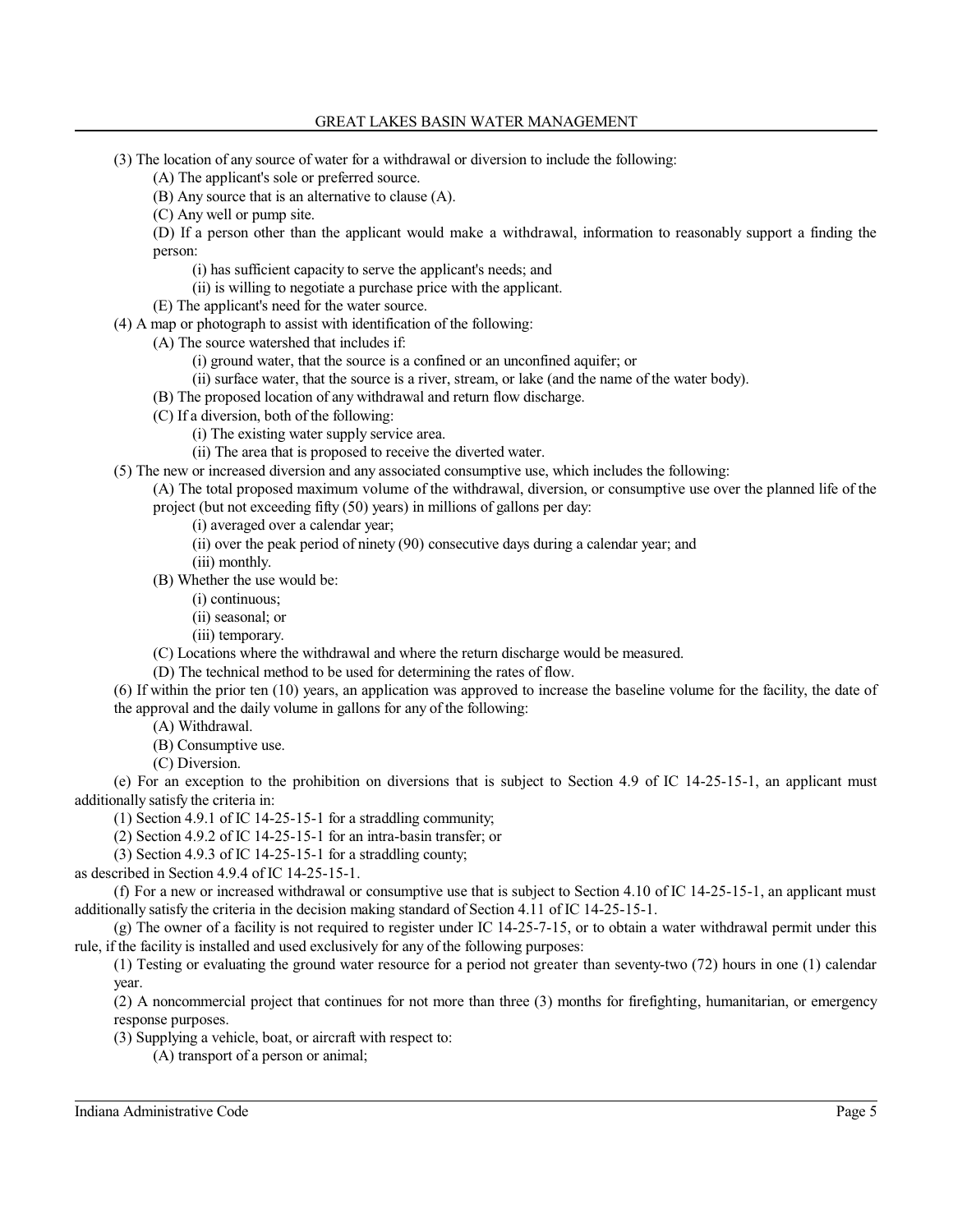(B) ballast; or

(C) operating a vehicle, boat, or aircraft.

*(Natural Resources Commission; 312 IAC 6.2-2-5; filed Jul 9, 2014, 11:14 a.m.: 20140806-IR-312130335FRA, eff Sep 1, 2014; readopted filed May 20, 2020, 9:55 a.m.: 20200617-IR-312200179RFA)*

# **312 IAC 6.2-2-6 General permit for a withdrawal or consumptive use**

Authority: IC 14-10-2-4; IC 14-25

Affected: IC 14-21.5-4; IC 14-25-1-11; IC 14-25-15-1

Sec. 6. (a) This section establishes a general permit for a new or increased withdrawal or consumptive use not exceeding the threshold amounts set forth in IC 14-25-15 and this article.

(b) A person who qualifies under this section is not required to obtain an individual permit under IC 14-25-15 and section 5 of this rule.

(c) To qualify for a general permit, a person must satisfy each of the following:

(1) Comply with all requirements for registration of a withdrawal or consumptive use under section 4 of this rule.

(2) Limit any new or increased average daily consumptive use to less than five million (5,000,000) gallons over any period of ninety (90) consecutive days.

(3) Unless prior written approval is obtained from the department, refrain from making a daily withdrawal of one hundred thousand (100,000) gallons from either:

(A) a salmonid stream; or

(B) a well located within one-half (1/2) mile of a salmonid stream.

(4) Following an order issued by the department under IC 4-21.5-4, cease or curtail the withdrawal as directed, if the department determines either:

(A) a ground water withdrawal exceeds the recharge capability of the source aquifer; or

(B) the withdrawal is causing a stream flow that is both:

(i) below Q90; and

(ii) likely to result in an adverse impact to fish, wildlife, or botanical resources.

*(Natural Resources Commission; 312 IAC 6.2-2-6; filed Jul 9, 2014, 11:14 a.m.: 20140806-IR-312130335FRA, eff Sep 1, 2014; readopted filed May 20, 2020, 9:55 a.m.: 20200617-IR-312200179RFA)*

## **312 IAC 6.2-2-7 Voluntary conservation and efficiency**

Authority: IC 14-10-2-4; IC 14-25

Affected: IC 14-25-7-15; IC 14-25-15-1

Sec. 7. (a) This section identifies voluntary conservation and efficiency objectives in the basin of Indiana as anticipated by Resolution 5, including:

(1) guiding programs toward long-term sustainable water use;

(2) adopting and implementing supply and demand management to promote efficient use and conservation of water resources;

(3) improving monitoring and standardizing data reporting among state and provincial water conservation and efficiency programs;

(4) developing science, technology, and research; and

(5) developing education programs and information sharing for all water users.

(b) Consistent with Section 4.2 of IC 14-25-15-1, all facilities registered under IC 14-25-7-15 are encouraged to consider and implement measures such as the following:

(1) The development and submission to the division for comment of a water conservation and management plan as follows: (A) Components may include the following:

(i) A description and quantification of current water use and reuse as identified by a water audit.

(ii) Water conservation goals.

(iii) Current and proposed metering activity.

(iv) Methods to control unaccounted water.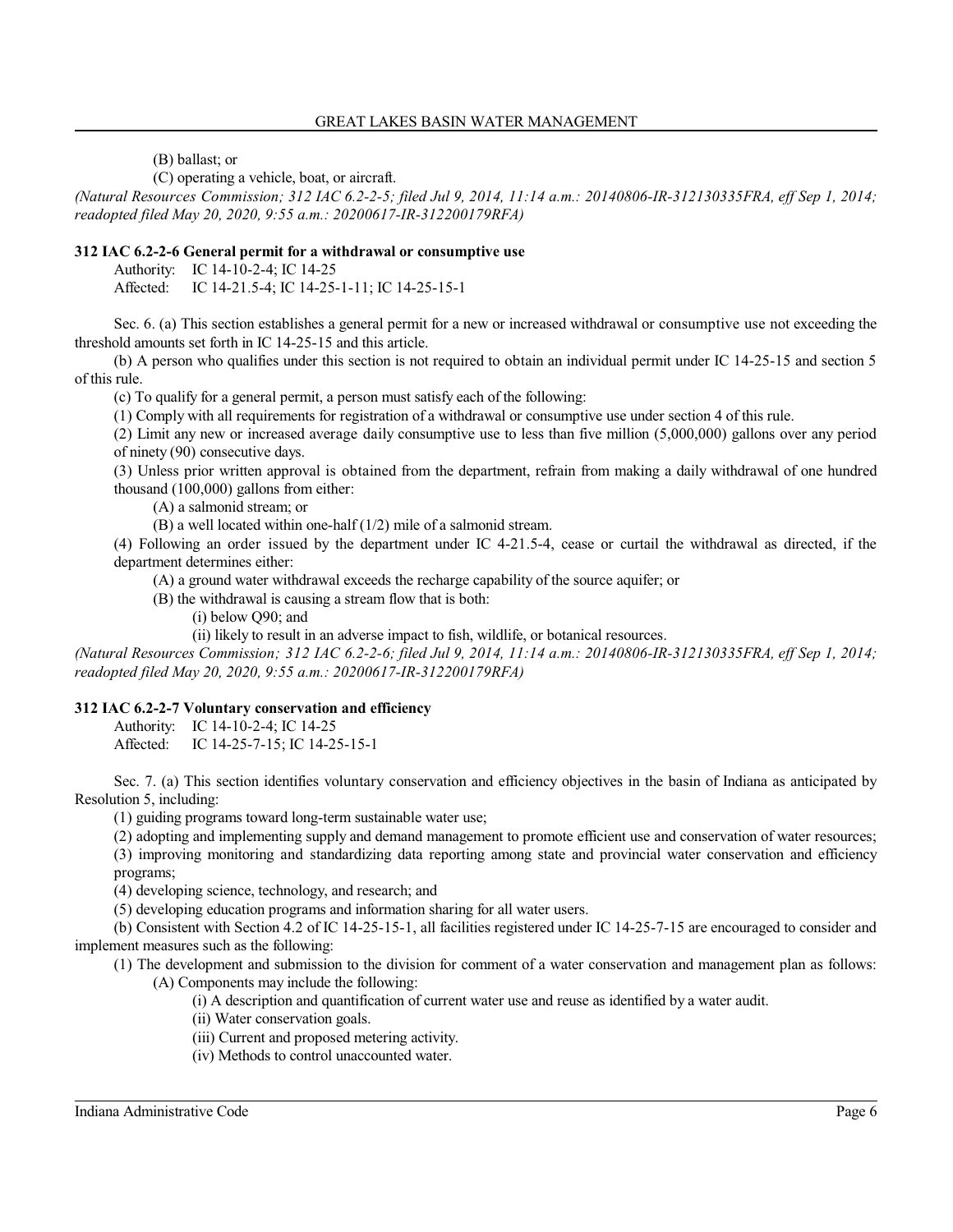- (v) Methods for water reuse.
- (vi) Methods for leak detection and repair.
- (vii) Other conservation or efficiency measures employed or considered.
- (B) An implementation timeline.
- (C) A monitoring plan.

(2) The implementation of best management practices developed by the department for the following use categories:

(A) Industrial.

- (B) Energy production.
- (C) Irrigation.
- (D) Public water supply.
- (E) Rural and other.
- (3) The use of other recognized conservation and efficiency programs and information developed by the following:
	- (A) United States Environmental Protection Agency.
	- (B) American Ground Water Trust.
	- (C) Alliance for Water Efficiency.
	- (D) Indiana's Water Shortage Plan.
	- (E) Another governmental agency or nongovernmental organization.

(4) Reporting participation in a water conservation and efficiency program. The report may include any of the following:

- (A) Elements of the program.
- (B) The resulting savings in water use quantified in gallons or liters. They may include financial savings from reductions to:
	- (i) chemical treatments for public water supply;
	- (ii) expenditures on infrastructure;
	- (iii) pesticides or herbicides; or
	- (iv) additives to irrigation water.
- (C) Any other information supporting improved understanding of conservation and efficiency programs.

(5) Participation in department surveys and questionnaires that seek accurate and timely data regarding conservation and efficiency programs.

(c) The department shall make an annual assessment of the extent to which conservation and efficiency programs meet goals and objectives. The department shall provide the assessment as follows:

(1) Annually to the council and the regional body.

(2) On the department's website and as otherwise practicable to the public.

*(Natural Resources Commission; 312 IAC 6.2-2-7; filed Jul 9, 2014, 11:14 a.m.: 20140806-IR-312130335FRA, eff Sep 1, 2014; filed May 9, 2018, 10:01 a.m.: 20180606-IR-312170400FRA; readopted filed May 20, 2020, 9:55 a.m.: 20200617-IR-312200179RFA)*

## **312 IAC 6.2-2-8 Conservation and planning for permit applicants**

Authority: IC 14-10-2-4; IC 14-25 Affected: IC 14-25-1-11; IC 14-25-15-1

Sec. 8. (a) This section governs water conservation and planning, as required under IC 14-25-15, for a new or increased withdrawal, diversion, or consumptive use.

(b) As part of a permit application to the department required under section 5 of this rule, a person with a facility subject to decision making under the compact must include a water conservation plan that satisfies section  $7(b)(1)$  of this rule.

(c) In addition to the requirements ofsubsection (b), an applicant for a new or increased diversion for public water supply must do each of the following:

(1) Document conservation and efficiency use of existing water supplies by providing analyses of community water use for the previous five (5) year period, including how water use has:

(A) changed over time; and

(B) changed or is anticipated to change with the implementation of a conservation and efficiency program.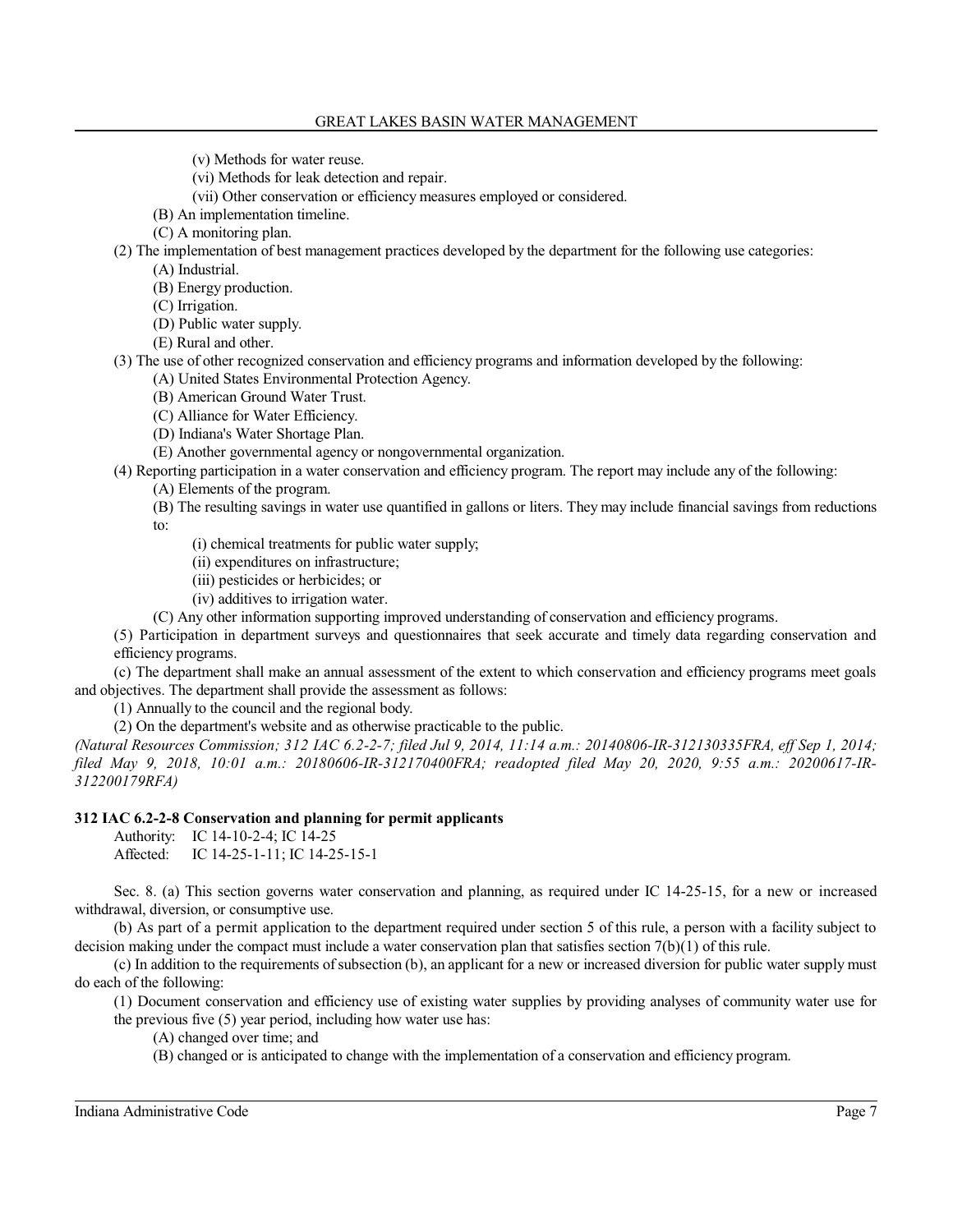#### GREAT LAKES BASIN WATER MANAGEMENT

(2) Include a water-use reduction goal and methods proposed to measure attainment of the goal.

(3) Document the implementation of best management practices applicable to the facility.

(d) The department shall not approve an application for a new or increased diversion or withdrawal unless the applicant demonstrates adequately the ability to perform each of the following:

(1) Measurement of water use.

(2) Adoption of BMPs.

(3) Implementation of environmentally sound and economically feasible conservation and efficiency measures. *(Natural Resources Commission; 312 IAC 6.2-2-8; filed Jul 9, 2014, 11:14 a.m.: 20140806-IR-312130335FRA, eff Sep 1, 2014; readopted filed May 20, 2020, 9:55 a.m.: 20200617-IR-312200179RFA)*

# **312 IAC 6.2-2-9 Reviews of conservation and efficiency objectives**

Authority: IC 14-10-2-4; IC 14-25 Affected: IC 14-25-1-11; IC 14-25-15-1

Sec. 9. (a) This section applies to the review of conservation and efficiency objectives in the basin of Indiana.

(b) In response to a review conducted under Section 3.4.2 of IC 14-25-15-1, the department shall recommend to the commission modifications to any water management and conservation and efficiency program governed by this article and which are needed to meet the provisions of the compact.

(c) The department shall consider modifying conservation and efficiency objectives in its ongoing program implementation and reviews. A determination to modify objectives shall be based on the following:

(1) New or updated technologies.

(2) New patterns in water use.

(3) New resource demands and threats.

(4) An assessment of cumulative impacts under Section 4.15 of IC 14-25-15-1.

*(Natural Resources Commission; 312 IAC 6.2-2-9; filed Jul 9, 2014, 11:14 a.m.: 20140806-IR-312130335FRA, eff Sep 1, 2014; readopted filed May 20, 2020, 9:55 a.m.: 20200617-IR-312200179RFA)*

## **312 IAC 6.2-2-10 Indiana commitment to promote environmentally sound and economically feasible measures**

Authority: IC 14-10-2-4; IC 14-25 Affected: IC 14-25-7-15

Sec. 10. This section identifies the commitment by the state of Indiana to promote environmentally sound and economically feasible measures such as the following:

(1) Measures to promote the efficient use of water as follows:

(A) Education and outreach on water efficiency directed to facilities registered under IC 14-25-7-15.

(B) Regular dissemination of conservation information such as informational pieces, brochures, newsletters, updates,

and similar communications.

(2) Identification and dissemination of best management practices and state of the art conservation and efficiency technology as follows:

(A) Surveys to identify current water use planning and conservation components implemented or planned by registered facilities.

- (B) Education and outreach tailored to registered facilities in all use categories.
- (C) Public listing of potential best management practices.
- (D) Other methods reasonably designed to implement this subdivision.

(3) Assistance to facilities with the development and application of sound planning principles as follows:

- (A) Documents and forms for voluntary management planning.
- (B) Assistance with water auditing and plan development.
- (C) Support for conservation planning, analyses, or modification.
- (D) Other planning assistance.

(4) Identification of demand-side or supply-side measures or incentives as follows: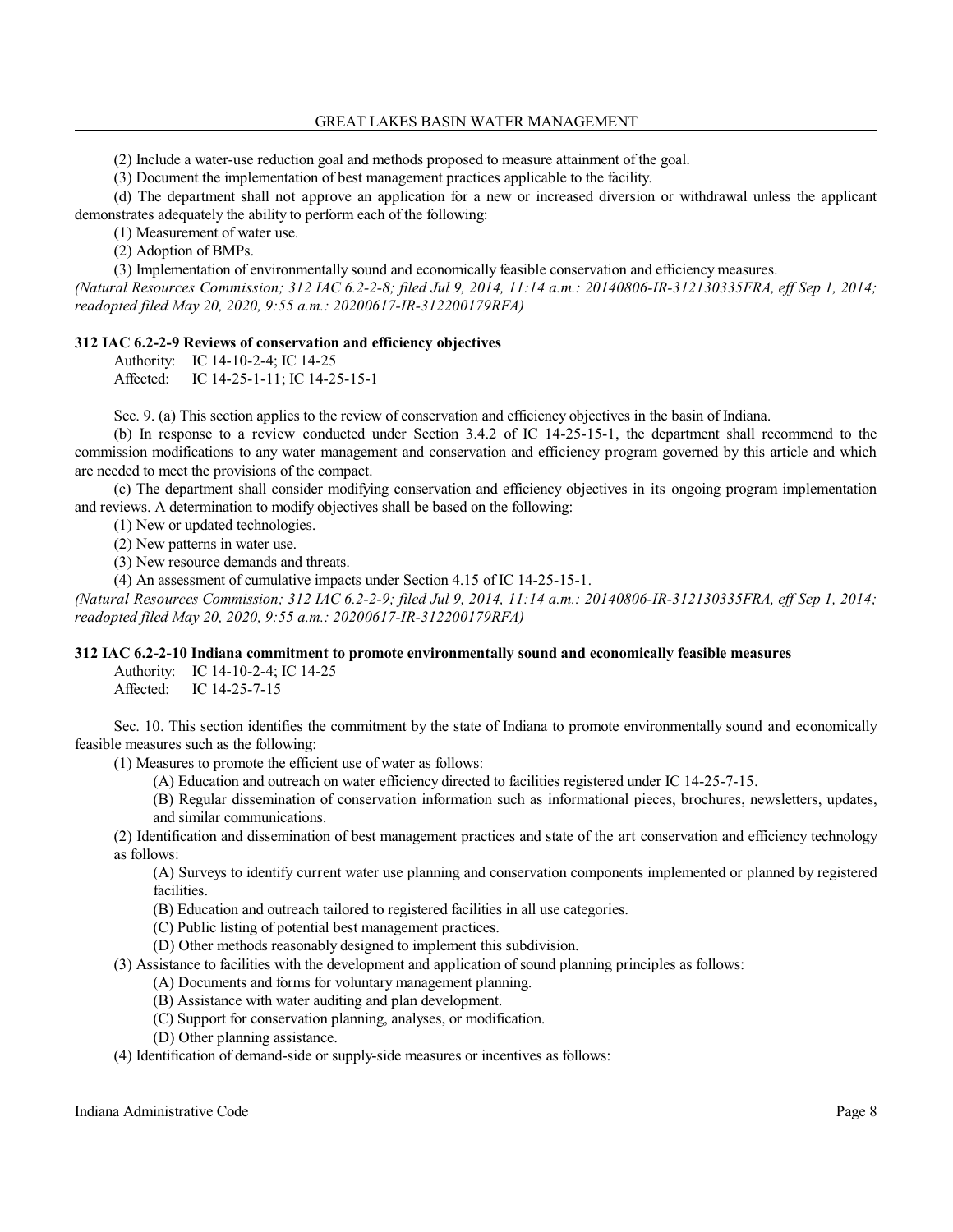- (A) Promoting conservation pricing for public utilities.
- (B) Promoting public education on conservation activities at all levels of water use.
- (C) Developing a recognition program for "super conserver" awards to be posted publicly.
- (D) Other measures and incentives reasonably designed to implement this subdivision.

*(Natural Resources Commission; 312 IAC 6.2-2-10; filed Jul 9, 2014, 11:14 a.m.: 20140806-IR-312130335FRA, eff Sep 1, 2014; readopted filed May 20, 2020, 9:55 a.m.: 20200617-IR-312200179RFA)*

## **312 IAC 6.2-2-11 Measuring success of water conservation and efficiency measures**

Authority: IC 14-10-2-4; IC 14-25

Affected: IC 14-25-1-11; IC 14-25-15-1

Sec. 11. (a) This section describes how the department evaluates the success of water conservation and efficiency measures. (b) For voluntary water conservation and efficiency measures, the department shall determine, record, and report the following:

(1) The number of facilities for which conservation and efficiency planning is reported.

(2) The number of facilities for which documentation of conservation and efficiency programming is provided.

(3) Attendance at conservation and efficiency workshops.

(4) Other metrics that assist in determining conservation and efficiency participation.

(c) For water conservation and efficiency measures that are subject to section 8 of this rule, the department shall develop metrics that do the following:

(1) Summarize compliance standards for new or increased withdrawals and diversions and for consumption uses.

(2) Document the frequency of noncompliance with the standards as summarized in subdivision (1).

(3) Describe the remedies required for noncompliance with the standards.

(4) Document the success or failure of remediation.

*(Natural Resources Commission; 312 IAC 6.2-2-11; filed Jul 9, 2014, 11:14 a.m.: 20140806-IR-312130335FRA, eff Sep 1, 2014; readopted filed May 20, 2020, 9:55 a.m.: 20200617-IR-312200179RFA)*

## **312 IAC 6.2-2-12 Application of former temporary rules that assisted in administration of the compact**

Authority: IC 14-10-2-4; IC 14-25

Affected: IC 14-25-1-11; IC 14-25-15-1

Sec. 12. The following temporary rules applied to assist with implementation of IC 14-25-15-1 during the referenced periods: (1) LSA Document #11-677(E), posted at 20111109-IR-312110677ERA, from November 1, 2011, until November 1, 2012.

(2) LSA Document #12-119(E), posted at 20120328-IR-312120119ERA, from April 1, 2012, until November 1, 2012.

(3) LSA Document #12-586(E), posted at 20121031-IR-312120586ERA from November 1, 2012, until November 1, 2013. LSA Document #12-586(E) may be referenced as guidance from November 1, 2013, until December 1, 2013.

(4) LSA Document #13-532(E), posted at 20131204-IR-312130532ERA from December 1, 2013, until September 1, 2014.

*(Natural Resources Commission; 312 IAC 6.2-2-12; filed Jul 9, 2014, 11:14 a.m.: 20140806-IR-312130335FRA, eff Sep 1, 2014; readopted filed May 20, 2020, 9:55 a.m.: 20200617-IR-312200179RFA)*

## **312 IAC 6.2-2-13 Violations and enforcement**

Authority: IC 14-10-2-4; IC 14-25

Affected: IC 14-10-2-3; IC 14-25-1-11; IC 14-25-15-1

Sec. 13. (a) A person violates IC 14-25-15 and this rule if the person does either of the following:

(1) Acts without authorization if authorization was required under:

(A) IC 14-25-15;

(B) this rule; or

(C) a document described in section 12 of this rule;

when the act occurred.

(2) Violates a term or condition of a registration, an individual permit, a general permit, an exemption, or another authorization